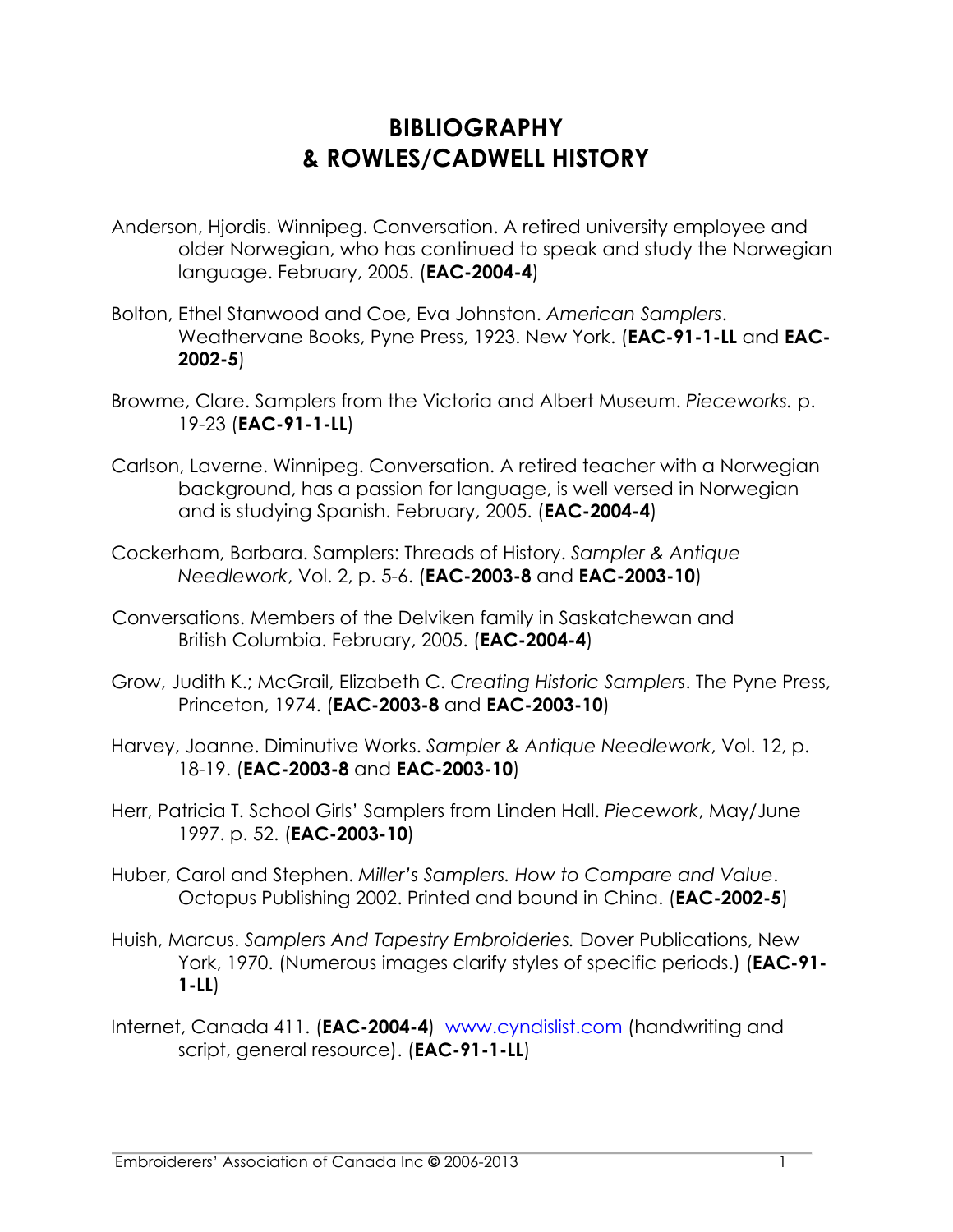- Jennett, LoPiccolo Vickie. Unfolding a Piece of Needlework History. *Sampler & Antique Needlework***,** Vol. 31, p.9. (EAC-2003-8)
- Kennedy, Diane. Samplers: Pictures of the Past. *Sampler & Antique Needlework*, Vol. 1, 28. (**EAC-2003-10**)
- King, Donald. *Samplers.* Her Majesty's Stationery Office. London, 1960. (**EAC-2003-10**)
- Milne, Julie. *Samplers.* Mallard Press, New York. 1989. (**EAC-91-1-LL**, p. 11-15, and **EAC-2002-5**)
- Milne, Julie. *Samplers—How to Create Your Own Design*. Mallard Press. New York, 1989.

*Counted Thread*. December, 1991, P. 13 (**EAC-2003-10**)

*Sampler & Antique Needlework*. Vol. 13, p. 9. (**EAC-2003-10**)

- Montclare, Kay. Eighteen-month correspondence course notes, 1985-1986. (**EAC-2002-5**)
- Nesbitt, Alexander. *The History and Technique of Lettering.* Dover Publications. General Publishing Co., Toronto, 1957. (EAC-2003-8) *Sampler & Antique Needlework*, Volume 13, Jean Parker Sampler 1738, p. 28. (**EAC-91-1-LL**)
- *Sampler & Antique Needlework*, Volume 25, A Look at Historic Samplers from Charleston, South Carolina by Kathleen Staples. (**EAC-91-1-LL**)
- Rowe, Helen. Conversation, January 12, 2005. (**EAC-2002-5**)
- *Sampler & Antique Needlework ,* Vol. 26, pp. 6 and 11. (**EAC-2002-5**)
- Staples, Kathleen. A Discussion of Double Running Stitch. *Sampler & Antique Needlework,* Vol. 27, page 47. (**EAC-2002-5**)

Historical Sampler Alphabets. *Sampler & Antique Needlework*, Vol. 20, p. 30- 3 (**EAC-2003-8** and **EAC-2003-10**)

*Sampler & Antique Needlework*, Volume 13, Jean Parker Sampler 1738, p. 28 *Sampler & Antique Needlework*. Vol.28, p. 12. (**EAC-2002-5**)

Staples, Kathleen. Historical Antique Alphabets. *Sampler & Antique Needlework*, Vol. 20, pp. 33 and 34. (**EAC-2002-5**)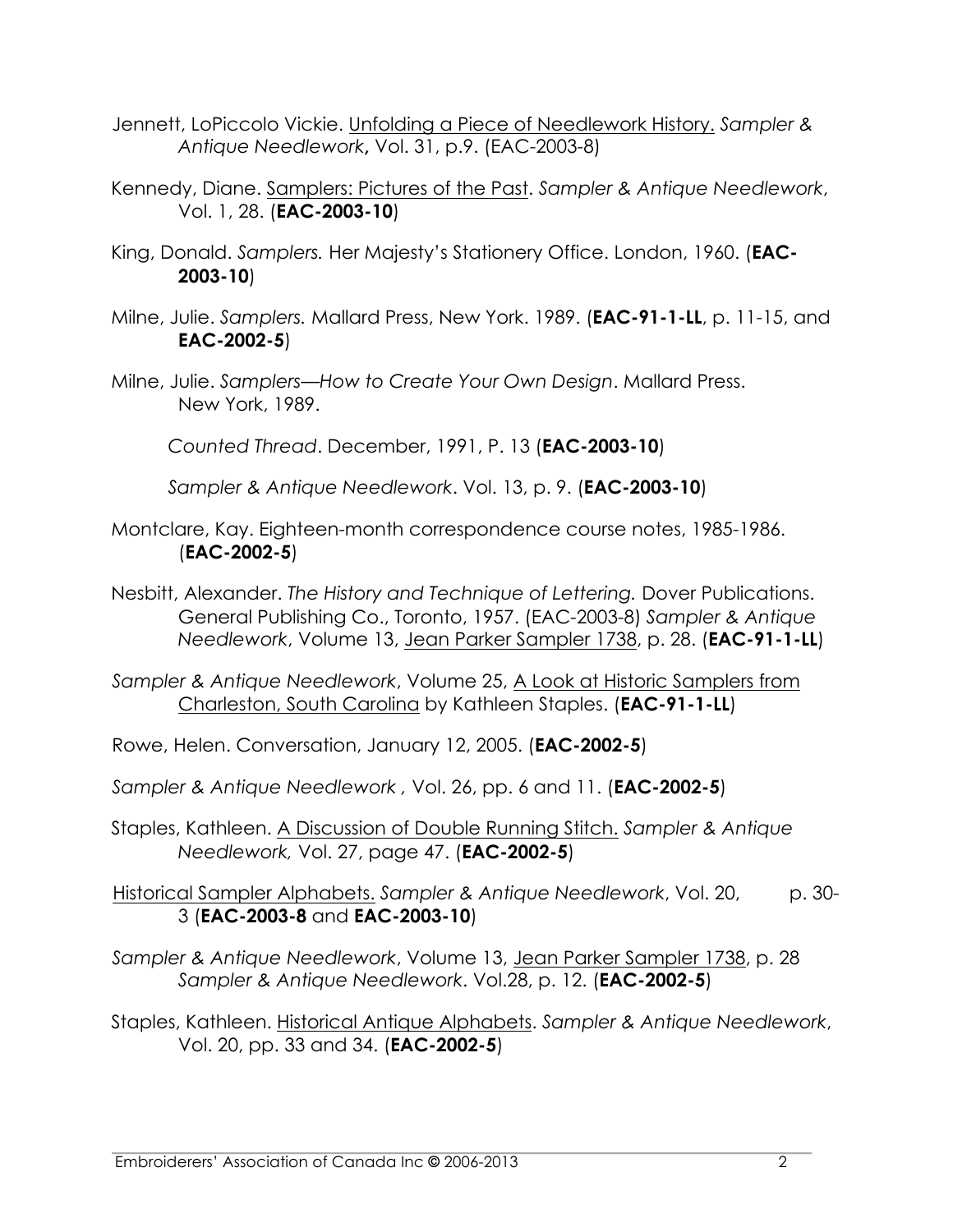Scandinavian and German members of St. Mark's Lutheran Church. Winnipeg. Conversation. February, 2005. (**EAC-2003-8**)

## **ROWLES/CADWELL HISTORY**

T.R.C. (Bob) Caldwell of Saskatoon donated six, very special historic, family samplers to the Heritage Collection of the Embroiderers' Association in September 2003. They are listed below and documented in this booklet.

Bob's grandparents, Thomas Rowles (1873-1951) and Gertrude Mary Rowles (1876-1968) immigrated to Canada from the Manchester, England area in 1911 and homesteaded at Empress, Saskatchewan. Their five children all obtained their Bachelor Degrees from the University of Saskatchewan, enjoyed successful careers and participated in many community endeavours over the years. They were an example of families who came to Canada so that their children might receive a better education and make a contribution to society.

The mother of Bob Caldwell, Jessie Caldwell (1901-1990), was the oldest daughter; the middle daughter, Edith Child Rowles Simpson (1907-1997) received her doctorate in education in 1956 and served as Dean of Home Economics at the University of Saskatchewan from 1965 to 1972. Dr Simpson lived a very full life, always working toward the betterment of others. Among the many honours paid to her was her induction into the Saskatchewan Agricultural Hall of Fame in 1981, being awarded the Order of Canada in 1987, as well as, the degree of Doctor of Laws by the University of Saskatchewan in 1993.

Following is a list of the samplers donated by Bob Caldwell and the relationships of the stitchers to the Caldwell family:

- Mary Musgrave, who stitched her sampler in 1797, at 10 years of age, was an ancestor of Bob Caldwell.
- Mary Ann Gaskell worked her sampler in 1829 when she too, was 10 years old. Because there were two Mary Ann Gaskells in the family, the stitcher and Bob's great grandmother (1852-1908), the former was identified at the time of the donation, as a direct ancestor of Bob Caldwell.
- Mary Williamson, who stitched her sampler in 1859, was Bob Caldwell's great aunt, and, the aunt of his mother, Gertrude Williamson Rowles.
- Alice Rowles embroidered two samplers, both of which may well have been worked in the classroom during the latter part of the Victorian era. Alice was the sister of Bob Caldwell's grandfather, Thomas Rowles and